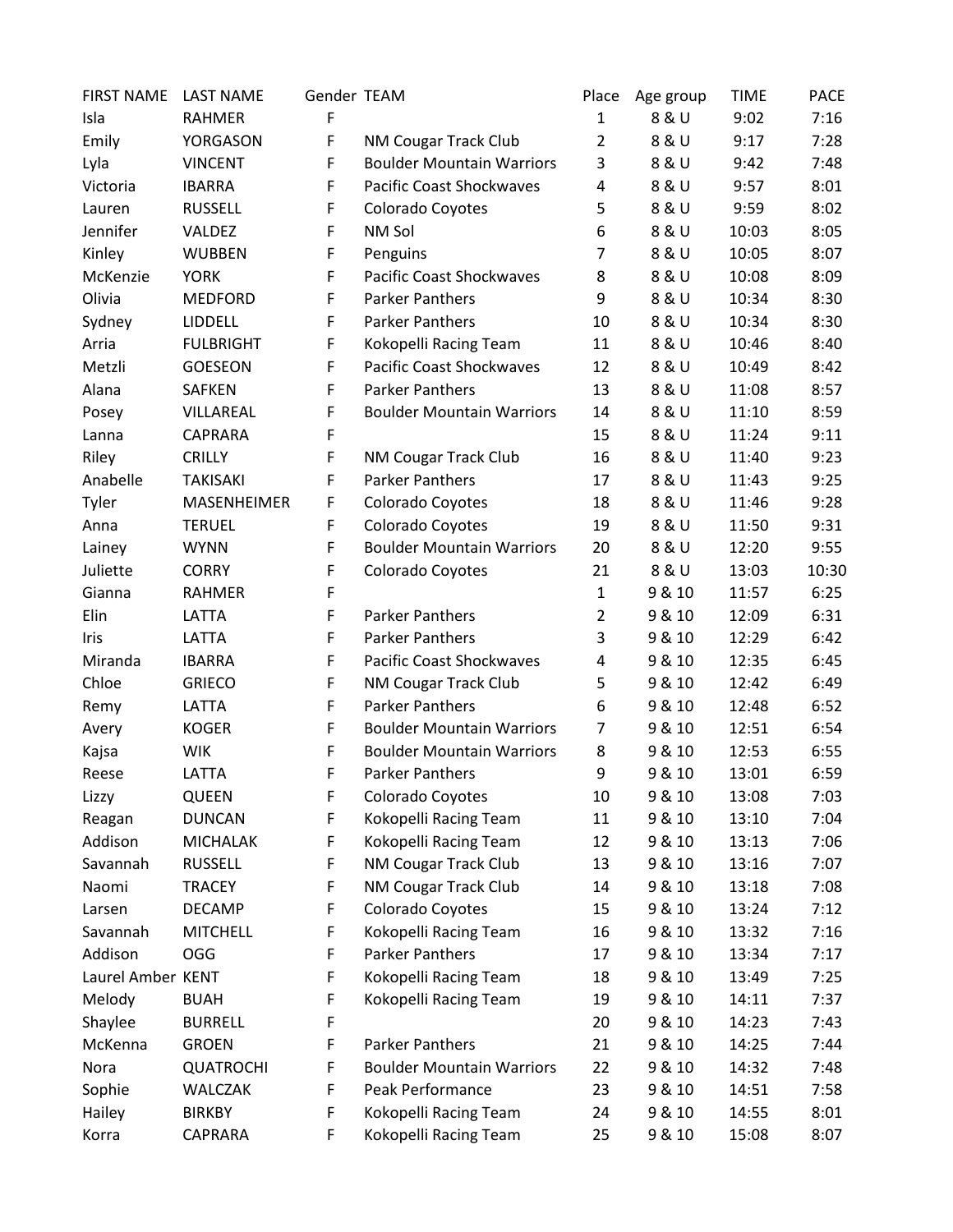| Clementine    | VILLAREAL         | F | <b>Boulder Mountain Warriors</b> | 26             | 9 & 10  | 15:13 | 8:10  |
|---------------|-------------------|---|----------------------------------|----------------|---------|-------|-------|
| Victoria      | <b>RODRIGUEZ</b>  | F | Colorado Coyotes                 | 27             | 9 & 10  | 15:18 | 8:13  |
| <b>Bakker</b> | <b>MEG</b>        | F |                                  | 28             | 9 & 10  | 15:24 | 8:16  |
| Emelina       | CAZARES           | F | NM Cougar Track Club             | 29             | 9 & 10  | 15:44 | 8:27  |
| McKenzy       | <b>CRILLY</b>     | F | <b>NM Cougar Track Club</b>      | 30             | 9 & 10  | 16:06 | 8:39  |
| Elly          | <b>CUTCHEN</b>    | F | NM Cougar Track Club             | 31             | 9 & 10  | 16:14 | 8:43  |
| <b>Bianca</b> | MALDONADO         | F | <b>Pacific Coast Shockwaves</b>  | 32             | 9 & 10  | 17:00 | 9:07  |
| Jane          | <b>ROBINSON</b>   | F | <b>Parker Panthers</b>           | 33             | 9 & 10  | 17:13 | 9:14  |
| Sophia        | <b>TOBER</b>      | F | Colorado Coyotes                 | 34             | 9 & 10  | 17:30 | 9:23  |
| Faith         | <b>CROWDER</b>    | F |                                  | 35             | 9 & 10  | 17:32 | 9:24  |
| Aspen         | <b>ROBERSON</b>   | F | Kokopelli Racing Team            | 36             | 9 & 10  | 17:32 | 9:25  |
| Kayla         | <b>BRAMAN</b>     | F | Colorado Coyotes                 | 37             | 9 & 10  | 17:53 | 9:36  |
| Claire        | <b>TABIN</b>      | F | <b>Parker Panthers</b>           | 38             | 9 & 10  | 17:59 | 9:39  |
| Elise         | <b>SCHOONOVER</b> | F | <b>Parker Panthers</b>           | 39             | 9 & 10  | 18:26 | 9:53  |
| Tylie         | <b>CATES</b>      | F | <b>Parker Panthers</b>           | 40             | 9 & 10  | 18:26 | 9:53  |
| Isabelle      | <b>VLASIN</b>     | F | <b>Parker Panthers</b>           | 41             | 9 & 10  | 18:34 | 9:58  |
| Ellie         | <b>MCLAUGHLIN</b> | F | Colorado Coyotes                 | 42             | 9 & 10  | 19:05 | 10:15 |
| Anna          | <b>PROK</b>       | F |                                  | $\mathbf{1}$   | 11 & 12 | 11:11 | 6:00  |
| Jordan        | <b>BANTA</b>      | F | Kokopelli Racing Team            | $\overline{2}$ | 11 & 12 | 11:19 | 6:05  |
| Heidi         | <b>CURTIS</b>     | F | Kokopelli Racing Team            | 3              | 11 & 12 | 11:25 | 6:07  |
| Kaylah        | <b>TASSER</b>     | F | <b>Pacific Coast Shockwaves</b>  | 4              | 11 & 12 | 11:28 | 6:09  |
| <b>Becky</b>  | <b>OSORIO</b>     | F | <b>Pacific Coast Shockwaves</b>  | 5              | 11 & 12 | 11:46 | 6:19  |
| Lauren        | <b>MYERS</b>      | F | Kokopelli Racing Team            | 6              | 11 & 12 | 12:00 | 6:26  |
| Carly         | <b>CHRISTIANS</b> | F | Kokopelli Racing Team            | 7              | 11 & 12 | 12:02 | 6:27  |
| Kasyn         | <b>PINO</b>       | F | Kokopelli Racing Team            | 8              | 11 & 12 | 12:13 | 6:34  |
| Sky           | ST. LOUIS         | F | Peak Performance                 | 9              | 11 & 12 | 12:23 | 6:39  |
| Gemma         | CAPRARA           | F | Kokopelli Racing Team            | 10             | 11 & 12 | 12:24 | 6:39  |
| Kapri         | <b>PARRY</b>      | F | <b>Parker Panthers</b>           | 11             | 11 & 12 | 12:24 | 6:39  |
| Hayden        | <b>PARRY</b>      | F | <b>Parker Panthers</b>           | 12             | 11 & 12 | 12:24 | 6:39  |
| Ellie         | CARTWRIGHT        | F | <b>Boulder Mounatin Warriors</b> | 13             | 11 & 12 | 12:31 | 6:43  |
| Kate          | <b>DEBOER</b>     | F | <b>Parker Panthers</b>           | 14             | 11 & 12 | 12:35 | 6:45  |
| Raegan        | <b>MCRAE</b>      | F | Kokopelli Racing Team            | 15             | 11 & 12 | 12:42 | 6:49  |
| Meadow        | <b>HURLEY</b>     | F | NM Sol                           | 16             | 11 & 12 | 12:42 | 6:49  |
| Sophia        | AFRICA            | F | <b>Boulder Mounatin Warriors</b> | 17             | 11 & 12 | 12:43 | 6:50  |
| Jade          | MCDANIEL          | F | Parker Panthers                  | 18             | 11 & 12 | 12:46 | 6:51  |
| Savannah      | <b>FARIS</b>      | F | Parker Panthers                  | 19             | 11 & 12 | 12:50 | 6:53  |
| Race          | <b>NUNEZ</b>      | F | <b>Pacific Coast Shockwaves</b>  | 20             | 11 & 12 | 12:51 | 6:54  |
| Josephine     | REDDINGER         | F | Peak Performance                 | 21             | 11 & 12 | 12:53 | 6:55  |
| MacKenzie     | <b>MCINTOSH</b>   | F | <b>Boulder Mounatin Warriors</b> | 22             | 11 & 12 | 12:58 | 6:57  |
| Peyton        | <b>MILLA</b>      | F | <b>Parker Panthers</b>           | 23             | 11 & 12 | 13:00 | 6:59  |
| Aliya         | <b>FULBRIGHT</b>  | F | Kokopelli Racing Team            | 24             | 11 & 12 | 13:10 | 7:04  |
| Addy          | LATTA             | F | <b>Parker Panthers</b>           | 25             | 11 & 12 | 13:12 | 7:05  |
| Audrey        | <b>HUDDLE</b>     | F | Colorado Coyotes                 | 26             | 11 & 12 | 13:13 | 7:06  |
| Emilia        | SMOUSE            | F | <b>Boulder Mounatin Warriors</b> | 27             | 11 & 12 | 13:19 | 7:09  |
| Zoe           | SMALL             | F | <b>Parker Panthers</b>           | 28             | 11 & 12 | 13:24 | 7:12  |
| Rachel        | <b>TILTON</b>     | F | <b>Boulder Mounatin Warriors</b> | 29             | 11 & 12 | 13:25 | 7:12  |
| Eloise        | VILLAREAL         | F | <b>Boulder Mounatin Warriors</b> | 30             | 11 & 12 | 13:26 | 7:12  |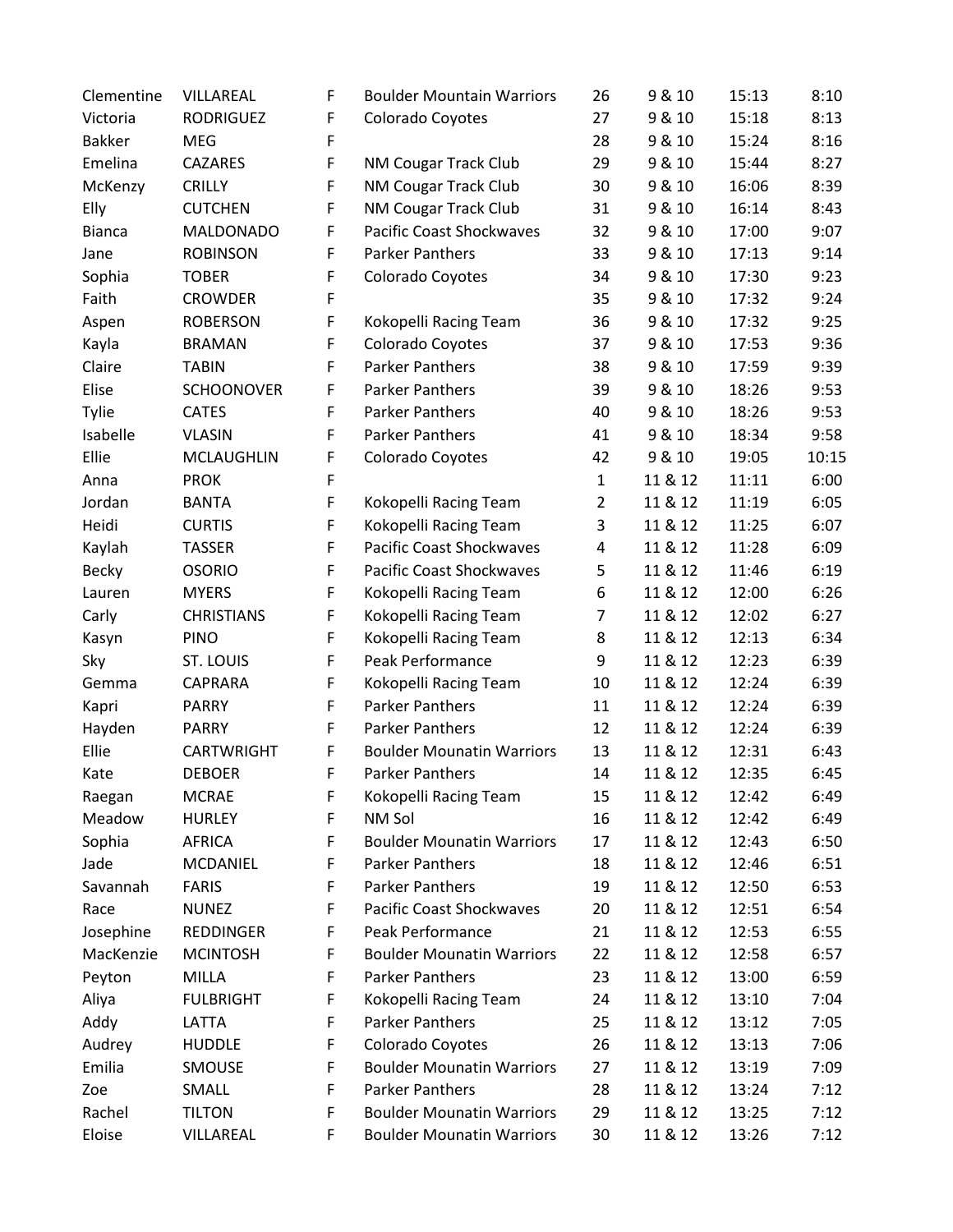| Grace         | <b>KEMPF</b>      | F | Kokopelli Racing Team            | 31             | 11 & 12 | 13:26 | 7:13  |
|---------------|-------------------|---|----------------------------------|----------------|---------|-------|-------|
| Chamorra      | <b>COOPER</b>     | F | Kokopelli Racing Team            | 32             | 11 & 12 | 13:28 | 7:14  |
| Sarah         | <b>GRAVES</b>     | F | <b>Parker Panthers</b>           | 33             | 11 & 12 | 13:33 | 7:16  |
| Elsza         | <b>BERGEN</b>     | F | <b>Boulder Mounatin Warriors</b> | 34             | 11 & 12 | 13:44 | 7:22  |
| Jessie        | <b>VAN AERNAM</b> | F | <b>Parker Panthers</b>           | 35             | 11 & 12 | 13:55 | 7:28  |
| Lacey         | <b>JABLONSKI</b>  | F | <b>Parker Panthers</b>           | 36             | 11 & 12 | 14:15 | 7:39  |
| Lyla          | <b>QUATROCHI</b>  | F | <b>Boulder Mounatin Warriors</b> | 37             | 11 & 12 | 14:22 | 7:43  |
| Daisy         | <b>LUBBERS</b>    | F | Colorado Coyotes                 | 38             | 11 & 12 | 14:28 | 7:46  |
| Janneicy      | SANABRIA          | F | NM Couger Track Club             | 39             | 11 & 12 | 14:55 | 8:00  |
| Katelyn       | <b>JENSEN</b>     | F | NM Couger Track Club             | 40             | 11 & 12 | 14:56 | 8:01  |
| Audrey        | <b>BAIRD</b>      | F | <b>Valley United Striders</b>    | 41             | 11 & 12 | 15:01 | 8:03  |
| Ella          | <b>SPENCER</b>    | F | NM Couger Track Club             | 42             | 11 & 12 | 15:05 | 8:06  |
| Lily          | <b>GRABAU</b>     | F | <b>Parker Panthers</b>           | 43             | 11 & 12 | 15:06 | 8:06  |
| Emma          | <b>SHIMONEK</b>   | F | <b>Parker Panthers</b>           | 44             | 11 & 12 | 15:30 | 8:19  |
| Vivian        | <b>MORALES</b>    | F | Colorado Coyotes                 | 45             | 11 & 12 | 15:43 | 8:26  |
| Devon         | <b>CORTEZ</b>     | F | NM Cougar Track Club             | 46             | 11 & 12 | 15:51 | 8:31  |
| Anya          | <b>HIDALGO</b>    | F | <b>Parker Panthers</b>           | 47             | 11 & 12 | 16:33 | 8:53  |
| Brooklyn      | <b>CHAVEZ</b>     | F | NM Couger Track Club             | 48             | 11 & 12 | 16:42 | 8:58  |
| Hazel         | <b>WILDE</b>      | F | Peak Performance                 | 49             | 11 & 12 | 17:22 | 9:19  |
| Lola          | <b>WYNN</b>       | F | <b>Boulder Mounatin Warriors</b> | 50             | 11 & 12 | 17:26 | 9:22  |
| Finley        | <b>TAGGART</b>    | F | Kokopelli Racing Team            | 51             | 11 & 12 | 19:43 | 10:35 |
| Sadie         | ENGLEHARDT        | F | <b>Valley United Striders</b>    | $\mathbf 1$    | 13 & 14 | 14:52 | 5:59  |
| Tessa         | <b>WALTER</b>     | F | Kokopelli Racing Team            | $\overline{2}$ | 13 & 14 | 14:53 | 6:00  |
| Nadhia        | <b>CAMPOS</b>     | F | Kokopelli Racing Team            | 3              | 13 & 14 | 15:14 | 6:08  |
| Rosie         | MUCHARSKY         | F | Peak Performance                 | 4              | 13 & 14 | 15:15 | 6:08  |
| Tatum         | <b>BERG</b>       | F |                                  | 5              | 13 & 14 | 15:16 | 6:09  |
| Carysa        | <b>MARQUEZ</b>    | F | NM Cougar Track Club             | 6              | 13 & 14 | 15:37 | 6:17  |
| Raylee        | <b>HUNT</b>       | F | NM Cougar Track Club             | 7              | 13 & 14 | 15:44 | 6:20  |
| Paisley       | PIEPGRAS          | F | Colorado Coyotes                 | 8              | 13 & 14 | 15:48 | 6:22  |
| <b>Brooke</b> | <b>REYNOLDS</b>   | F | Colorado Coyotes                 | 9              | 13 & 14 | 15:49 | 6:22  |
| Tiffany       | SAX               | F | <b>Valley United Striders</b>    | 10             | 13 & 14 | 15:57 | 6:25  |
| Erika         | DANZER            | F | Colorado Coyotes                 | 11             | 13 & 14 | 15:58 | 6:26  |
| Zoey          | <b>LENTH</b>      | F | <b>Parker Panthers</b>           | 12             | 13 & 14 | 16:21 | 6:35  |
| Sierra        | <b>CORNETT</b>    | F | Kokopelli Racing Team            | 13             | 13 & 14 | 16:29 | 6:38  |
| Vianni        | MALDONADO         | F | <b>Pacific Coast Shockwaves</b>  | 14             | 13 & 14 | 16:35 | 6:41  |
| Addison       | <b>TWETE</b>      | F | Kokopelli Racing Team            | 15             | 13 & 14 | 16:40 | 6:43  |
| Eliana        | ANGELINO          | F | Peak Performance                 | 16             | 13 & 14 | 16:41 | 6:43  |
| Sierra        | WALL              | F | <b>Boulder Mountain Warriors</b> | 17             | 13 & 14 | 16:47 | 6:46  |
| Taylor        | <b>CURRY</b>      | F | Colorado Coyotes                 | 18             | 13 & 14 | 16:52 | 6:47  |
| Swede         | SABEY             | F | Parker Panthers                  | 19             | 13 & 14 | 16:58 | 6:50  |
| Amelia        | <b>WILLIAMS</b>   | F |                                  | 20             | 13 & 14 | 17:03 | 6:52  |
| Xyrie         | <b>GOESON</b>     | F | <b>Pacific Coast Shockwaves</b>  | 21             | 13 & 14 | 17:04 | 6:52  |
| Caroline      | <b>DENNIS</b>     | F | Parker Panthers                  | 22             | 13 & 14 | 17:08 | 6:54  |
| Savannah      | <b>ELLISON</b>    | F | NM Cougar Track Club             | 23             | 13 & 14 | 17:14 | 6:56  |
| Julia         | <b>BROWN</b>      | F | Colorado Coyotes                 | 24             | 13 & 14 | 17:15 | 6:57  |
| Emily         | <b>GROFF</b>      | F | Colorado Coyotes                 | 25             | 13 & 14 | 17:29 | 7:02  |
| Lyla          | LANNING           | F | <b>Boulder Mountain Warriors</b> | 26             | 13 & 14 | 17:51 | 7:11  |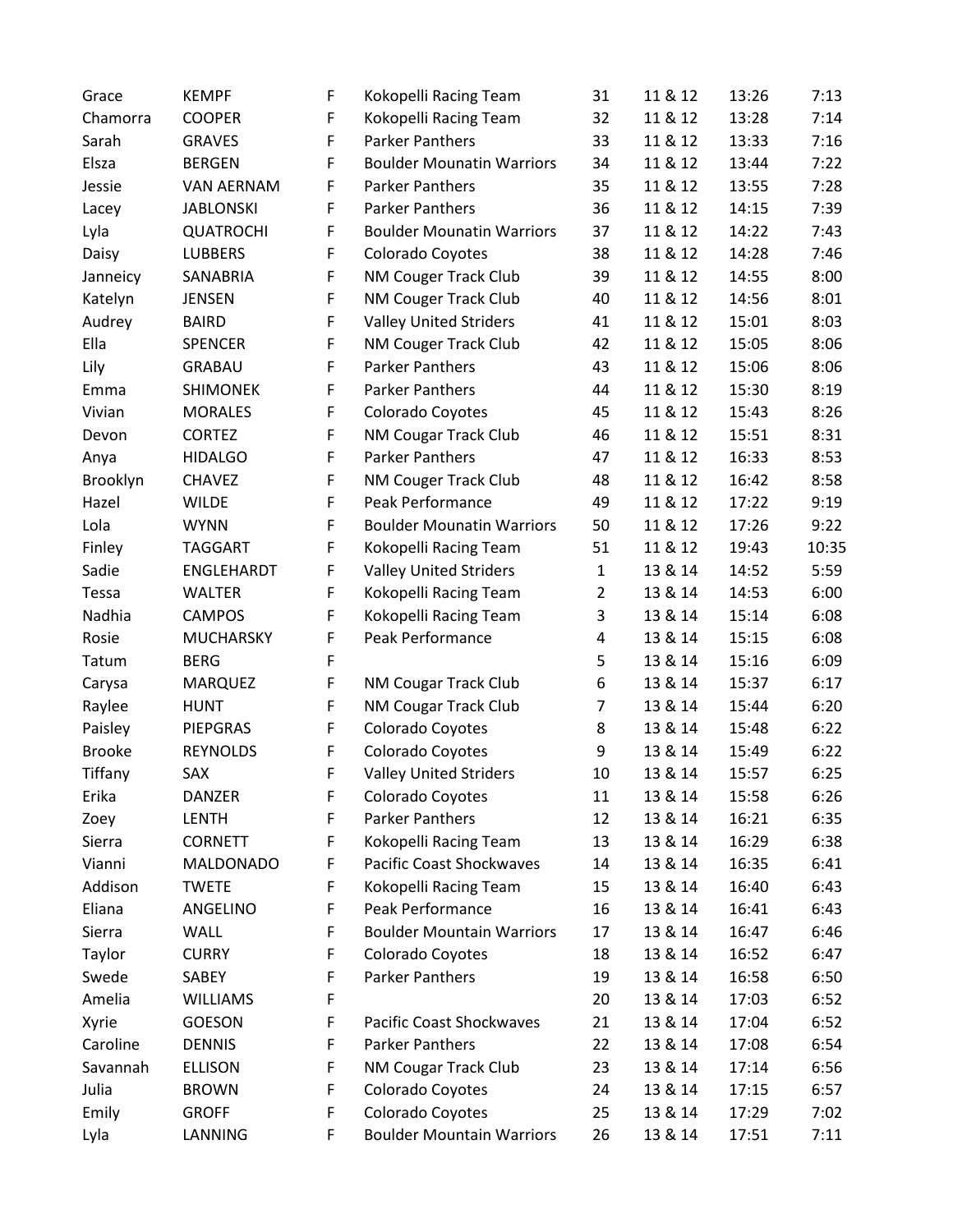| Kelsey         | <b>SHORE</b>       | F | Colorado Coyotes                 | 27             | 13 & 14 | 18:00    | 7:15  |
|----------------|--------------------|---|----------------------------------|----------------|---------|----------|-------|
| <b>Brooke</b>  | <b>BARBER</b>      | F | <b>Pacific Coast Shockwaves</b>  | 28             | 13 & 14 | 18:05    | 7:17  |
| Helen          | <b>DESMOND</b>     | F | NM Cougar Track Club             | 29             | 13 & 14 | 18:44    | 7:33  |
| Mia            | PELLEGRINO         | F | Colorado Coyotes                 | 30             | 13 & 14 | 18:45    | 7:33  |
| Ariana         | <b>KEDGE</b>       | F | NM Sol                           | 31             | 13 & 14 | 18:48    | 7:34  |
| Jayden         | <b>WUBBEN</b>      | F | Penguins                         | 32             | 13 & 14 | 18:49    | 7:35  |
| Amara          | LANGSTAFF          | F | Kokopelli Racing Team            | 33             | 13 & 14 | 19:06    | 7:41  |
| Sarah          | <b>WIGHTMAN</b>    | F | Colorado Coyotes                 | 34             | 13 & 14 | 19:23    | 7:48  |
| Emily          | <b>HOWARD</b>      | F | <b>Pacific Coast Shockwaves</b>  | 35             | 13 & 14 | 19:23    | 7:48  |
| Lena           | <b>RONNING</b>     | F |                                  | 36             | 13 & 14 | 19:34    | 7:53  |
| Alexi          | <b>TILL</b>        | F |                                  | 37             | 13 & 14 | 19:36    | 7:53  |
| Teagan         | <b>ARCHER</b>      | F |                                  | 38             | 13 & 14 | 20:12    | 8:08  |
| Lillian        | <b>KLEPACKI</b>    | F | Colorado Coyotes                 | 39             | 13 & 14 | 20:24    | 8:13  |
| Rachel         | LEV-TOV            | F | <b>Boulder Mountain Warriors</b> | 40             | 13 & 14 | 20:30    | 8:15  |
| Ava            | <b>BAIRD</b>       | F | <b>Valley United Striders</b>    | 41             | 13 & 14 | 20:34    | 8:17  |
| Rodas          | <b>TEWELDE</b>     | F | <b>Boulder Mountain Warriors</b> | 42             | 13 & 14 | 20:41    | 8:20  |
| Palmer         | <b>JOHNSON</b>     | F | Peak Performance                 | 43             | 13 & 14 | 20:43    | 8:21  |
| Makenna        | <b>WASHECK</b>     | F | Colorado Coyotes                 | 44             | 13 & 14 | 21:16    | 8:34  |
| Kadence        | <b>BILLINGSLEY</b> | F | NM Cougar Track Club             | 45             | 13 & 14 | 21:25    | 8:37  |
| Catherine      | <b>EASLEY</b>      | F | Kokopelli Racing Team            | 46             | 13 & 14 | 21:25    | 8:37  |
| Alexis         | <b>HOLM</b>        | F | Colorado Coyotes                 | 47             | 13 & 14 | 21:28    | 8:38  |
| Sierra         | <b>SMITH</b>       | F | Colorado Coyotes                 | 48             | 13 & 14 | 21:31    | 8:40  |
| Bella          | <b>SWIFT</b>       | F | <b>Boulder Mountain Warriors</b> | 49             | 13 & 14 | 23:43    | 9:33  |
| Olivia         | <b>MOODY</b>       | F | NM Cougar Track Club             | 50             | 13 & 14 | 24:11:00 | 9:44  |
| Gracie         | <b>LEE</b>         | F | Peak Performance                 | 51             | 13 & 14 | 24:54:00 | 10:02 |
| Chelsea        | <b>RIVERA</b>      | F | NM Cougar Track Club             | 52             | 13 & 14 | 25:54:00 | 10:25 |
| Sadie          | <b>MELENDEZ</b>    | F | <b>Boulder Mountain Warriors</b> | 53             | 13 & 14 | 26:34:00 | 10:42 |
| <b>Trace</b>   | <b>SAFKEN</b>      | M | <b>Parker Panthers</b>           | $\mathbf{1}$   | 8 & U   | 8:21     | 6:43  |
| <b>Brigham</b> | <b>PONTIOUS</b>    | M | Kokopelli Racing Team            | $\overline{2}$ | 8 & U   | 8:37     | 6:56  |
| Preston        | <b>HALL</b>        | M | Kokopelli Racing Team            | 3              | 8 & U   | 8:43     | 7:01  |
| Eloy           | CANDELARIA         | M | NM Cougar Track Club             | 4              | 8 & U   | 8:52     | 7:08  |
| Emmett         | <b>DUNN</b>        | M | Colorado Coyotes                 | 5              | 8 & U   | 9:02     | 7:16  |
| Silas          | <b>FOLK</b>        | M | Colorado Coyotes                 | 6              | 8 & U   | 9:10     | 7:23  |
| Caleb          | <b>ROONEY</b>      | M | Colorado Coyotes                 | 7              | 8 & U   | 9:22     | 7:32  |
| Nathan         | <b>MCGIRL</b>      | M | Colorado Coyotes                 | 8              | 8 & U   | 9:27     | 7:36  |
| Jacob          | <b>JENSEN</b>      | M | NM Cougar Track Club             | 9              | 8 & U   | 9:27     | 7:36  |
| Gunner         | LOSEKE             | M | Kokopelli Racing Team            | 10             | 8 & U   | 9:47     | 7:52  |
| Austin         | <b>BARKER</b>      | M | NM Cougar Track Club             | 11             | 8 & U   | 9:47     | 7:52  |
| Hayden         | VASILAUSKAS        | M | <b>Parker Panthers</b>           | 12             | 8 & U   | 10:01    | 8:03  |
| <b>Titus</b>   | <b>BRAMAN</b>      | M | Colorado Coyotes                 | 13             | 8 & U   | 10:55    | 8:47  |
| Benson         | <b>NEWELL</b>      | M | Colorado Coyotes                 | 14             | 8 & U   | 11:21    | 9:08  |
| Landon         | <b>CHAVEZ</b>      | M | <b>Boulder Mountain Warriors</b> | 15             | 8 & U   | 11:31    | 9:16  |
| Martin         | SANABRIA           | M | NM Cougar Track Club             | 16             | 8 & U   | 12:07    | 9:45  |
| <b>Brenen</b>  | <b>JENSEN</b>      | M | NM Cougar Track Club             | 17             | 8 & U   | 12:07    | 9:45  |
| Tanner         | <b>BUSSIE</b>      | M | Kokopelli Racing Team            | 18             | 8 & U   | 12:29    | 10:03 |
| Caden          | <b>GLOTZBACH</b>   | M | Kokopelli Racing Team            | 19             | 8 & U   | 13:07    | 10:33 |
| Hunter         | <b>HARVEY</b>      | M | <b>Boulder Mountain Warriors</b> | 20             | 8 & U   | 16:41    | 13:26 |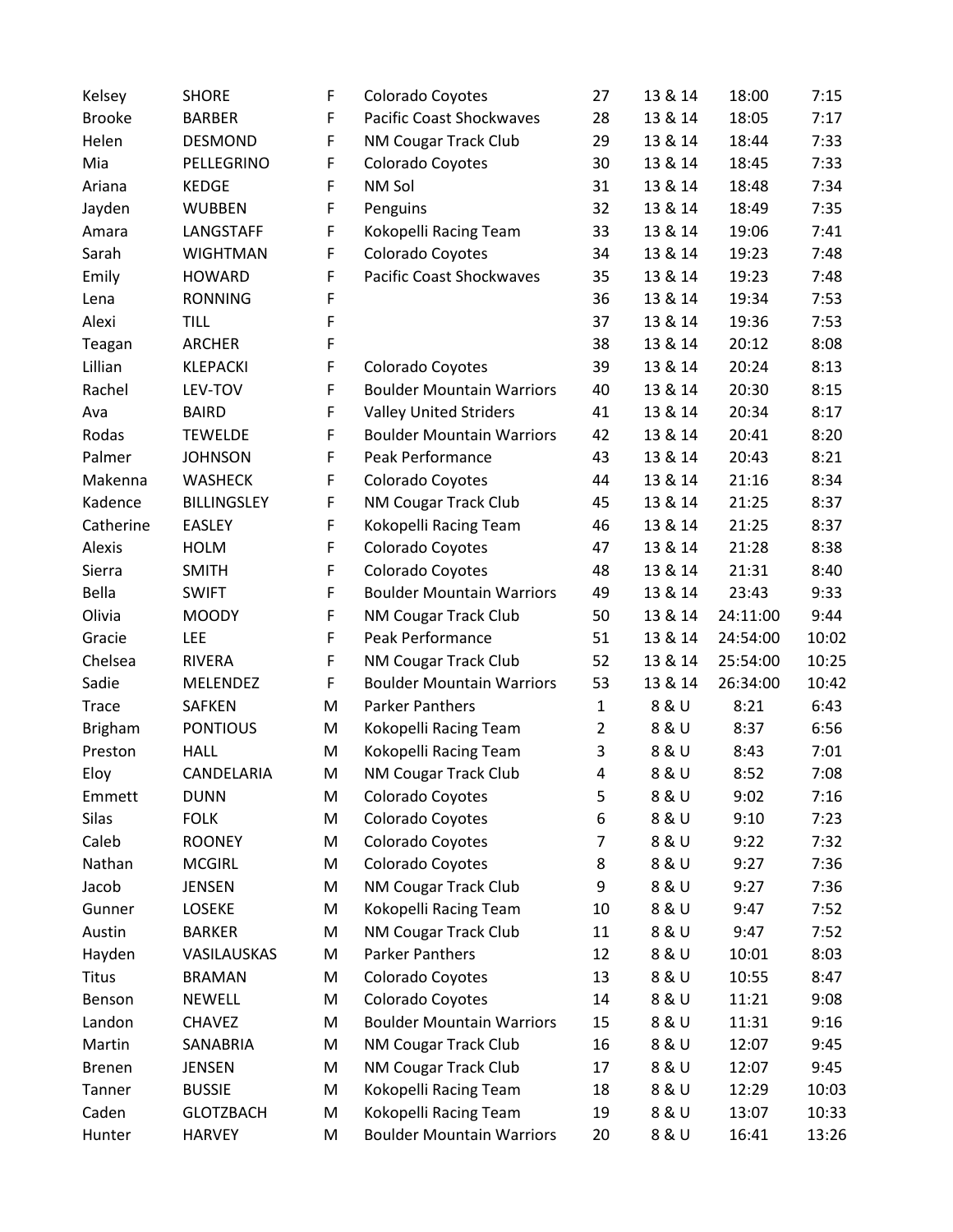| Caden                   | <b>MULLER</b>        | M | Colorado Coyotes                 | 1              | 9 & 10  | 11:23 | 6:07  |
|-------------------------|----------------------|---|----------------------------------|----------------|---------|-------|-------|
| Tegegn                  | <b>HALL</b>          | M | Kokopelli Racing Team            | $\overline{2}$ | 9 & 10  | 11:32 | 6:11  |
| Jude                    | RITZENHEIN           | M | <b>Boulder Mountain Warriors</b> | 3              | 9 & 10  | 11:32 | 6:12  |
| Anselmo "gio' TOLENTINO |                      | M | Platt River TC                   | 4              | 9 & 10  | 11:35 | 6:13  |
| Phillip                 | <b>PONTIOUS</b>      | M | Kokopelli Racing Team            | 5              | 9 & 10  | 11:57 | 6:25  |
| <b>Blake</b>            | <b>GRANILLO</b>      | M | <b>Pacific Coast Shockwaves</b>  | 6              | 9 & 10  | 12:03 | 6:28  |
| Tucker                  | <b>CUAZ</b>          | M | <b>Parker Panthers</b>           | $\overline{7}$ | 9 & 10  | 12:04 | 6:28  |
| Wesley                  | <b>SPENCER</b>       | M | NM Cougar Track Club             | 8              | 9 & 10  | 12:25 | 6:40  |
| Van                     | <b>JOHNSON</b>       | M | Peak Performance                 | 9              | 9 & 10  | 12:25 | 6:40  |
| Carter                  | <b>BARKER</b>        | M | NM Cougar Track Club             | 10             | 9 & 10  | 12:25 | 6:40  |
| Zachary                 | CARNETT              | M | NM Cougar Track Club             | 11             | 9 & 10  | 12:43 | 6:49  |
| Shipley                 | <b>AIDEN</b>         | M |                                  | 12             | 9 & 10  | 12:45 | 6:51  |
| Benjamin                | <b>WOLFF</b>         | M | Kokopelli Racing Team            | 13             | 9 & 10  | 12:49 | 6:53  |
| Jonah                   | <b>HALSOR</b>        | M | Peak Performance                 | 14             | 9 & 10  | 12:53 | 6:55  |
| Jake                    | <b>BAIRD</b>         | M | <b>Valley United Striders</b>    | 15             | 9 & 10  | 12:53 | 6:55  |
| Cuinn                   | <b>ARCHER</b>        | M |                                  | 16             | 9 & 10  | 12:57 | 6:57  |
| Landon                  | <b>PARRY</b>         | M | Parker Panthers                  | 17             | 9 & 10  | 13:28 | 7:14  |
| Carter                  | <b>HEINTZE</b>       | M | <b>Parker Panthers</b>           | 18             | 9 & 10  | 13:38 | 7:19  |
| Evan                    | <b>MUCHARSKY</b>     | M | Peak Performance                 | 19             | 9 & 10  | 13:39 | 7:20  |
| Luke                    | <b>WINDELS</b>       | M | Kokopelli Racing Team            | 20             | 9 & 10  | 13:41 | 7:21  |
| Timothy                 | <b>GROBER</b>        | M | Colorado Coyotes                 | 21             | 9 & 10  | 13:46 | 7:23  |
| <b>Brandon</b>          | <b>HAYS</b>          | M | <b>Parker Panthers</b>           | 22             | 9 & 10  | 13:51 | 7:26  |
| Noah                    | <b>VANDEN HEUVEI</b> | M | Kokopelli Racing Team            | 23             | 9 & 10  | 14:02 | 7:32  |
| Jake                    | <b>EMDUR</b>         | M | <b>Boulder Mountain Warriors</b> | 24             | 9 & 10  | 14:06 | 7:34  |
| Miles                   | <b>EHRBAR</b>        | M | Colorado Coyotes                 | 25             | 9 & 10  | 14:21 | 7:42  |
| Aj                      | <b>YORK</b>          | M | <b>Pacific Coast Shockwaves</b>  | 26             | 9 & 10  | 14:24 | 7:44  |
| Elijah                  | <b>JOHNSON</b>       | M | NM Cougar Track Club             | 27             | 9 & 10  | 14:26 | 7:45  |
| Josh                    | VAISA                | M | <b>NM Cougar Track Club</b>      | 28             | 9 & 10  | 14:35 | 7:50  |
| Sham                    | <b>TEWELDE</b>       | M | <b>Boulder Mountain Warriors</b> | 29             | 9 & 10  | 14:42 | 7:54  |
| Levi                    | <b>GURARIE</b>       | M | <b>Boulder Mountain Warriors</b> | 30             | 9 & 10  | 14:54 | 8:00  |
| <b>Braden</b>           | <b>STAHL</b>         | M | Colorado Coyotes                 | 31             | 9 & 10  | 14:54 | 8:00  |
| Colton                  | <b>GLOTZBACH</b>     | M | Kokopelli Racing Team            | 32             | 9 & 10  | 15:02 | 8:04  |
| Tyler                   | <b>EMDUR</b>         | M | <b>Boulder Mountain Warriors</b> | 33             | 9 & 10  | 15:06 | 8:06  |
| Dax                     | <b>HAYES</b>         | M | Colorado Coyotes                 | 34             | 9 & 10  | 15:13 | 8:10  |
| Nolan                   | <b>BARNES</b>        | M | NM Cougar Track Club             | 35             | 9 & 10  | 15:20 | 8:14  |
| Benjamin                | <b>TERUEL</b>        | M | Colorado Coyotes                 | 36             | 9 & 10  | 15:23 | 8:15  |
| Jack                    | <b>BRENNING</b>      | M | <b>Parker Panthers</b>           | 37             | 9 & 10  | 15:23 | 8:16  |
| <b>Brandt</b>           | <b>ROGERS</b>        | M | Colorado Coyotes                 | 38             | 9 & 10  | 15:34 | 8:21  |
| Joe                     | <b>BINDER</b>        | M | Colorado Coyotes                 | 39             | 9 & 10  | 16:03 | 8:37  |
| Maximilian              | LEGORRETA            | M | Kokopelli Racing Team            | 40             | 9 & 10  | 23:40 | 12:42 |
| Dylan                   | <b>SMITH</b>         | Μ | <b>Parker Panthers</b>           | $\mathbf{1}$   | 11 & 12 | 10:01 | 5:23  |
| Liam                    | <b>KEFFER</b>        | M | NM Couger Track Club             | $\overline{2}$ | 11 & 12 | 10:22 | 5:34  |
| Aiden                   | LE ROUX              | M | Kokopelli Racing Team            | 3              | 11 & 12 | 10:29 | 5:38  |
| Oliver                  | <b>HORTON</b>        | M | Kokopelli Racing Team            | 4              | 11 & 12 | 10:31 | 5:39  |
| Kayde                   | <b>KEFFER</b>        | M | NM Couger Track Club             | 5              | 11 & 12 | 10:46 | 5:47  |
| Nicolas                 | <b>EAST</b>          | M | Kokopelli Racing Team            | 6              | 11 & 12 | 10:48 | 5:48  |
| Kendrick                | PARRILL              | M | Parker Panthers                  | 7              | 11 & 12 | 11:15 | 6:02  |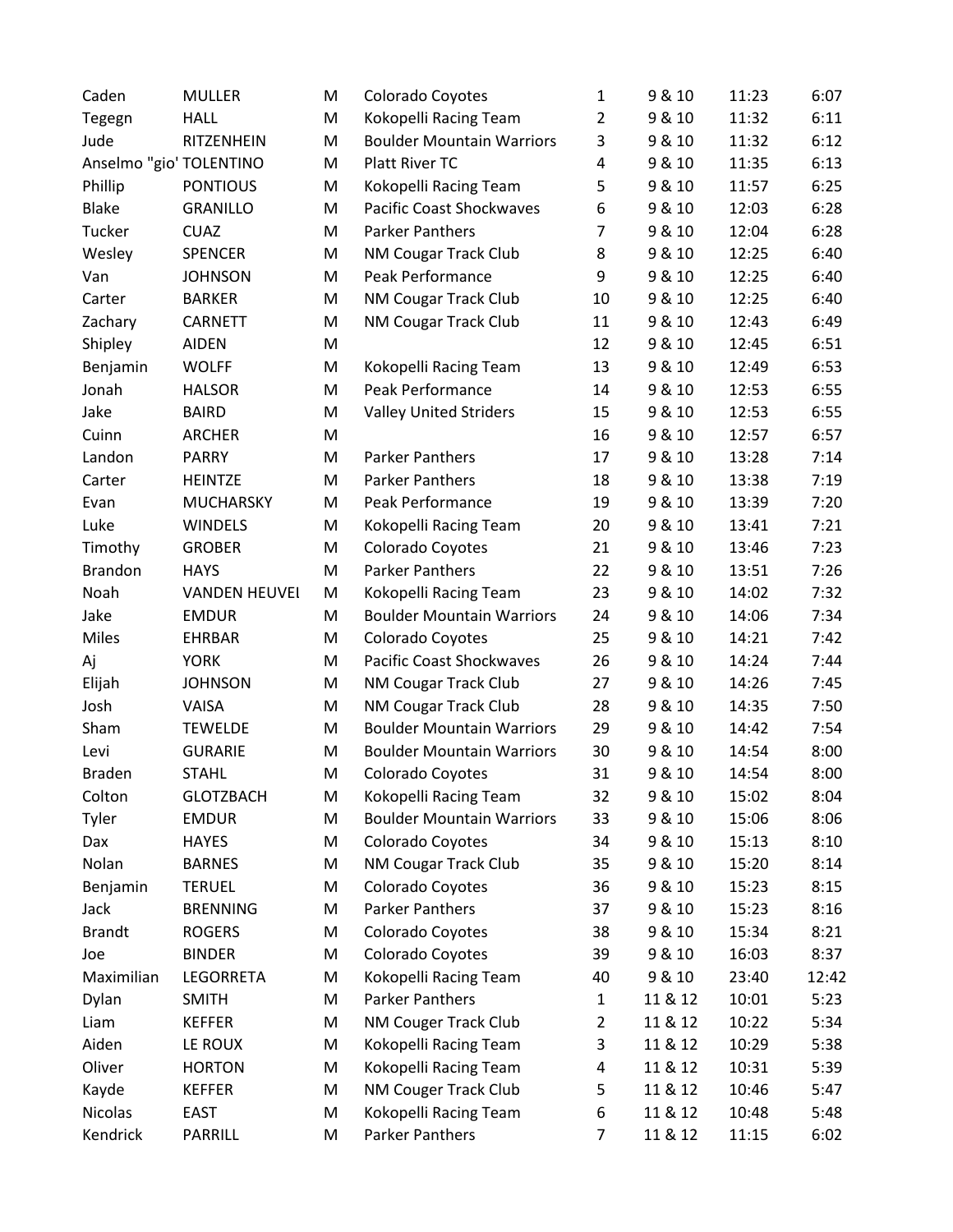| Preston        | <b>KENT</b>       | M | Kokopelli Racing Team            | 8  | 11 & 12 | 11:19 | 6:04 |
|----------------|-------------------|---|----------------------------------|----|---------|-------|------|
| Maddox         | <b>MANGERS</b>    | M | Colorado Coyotes                 | 9  | 11 & 12 | 11:20 | 6:05 |
| <b>Nick</b>    | ADAMOWSKI         | M | Colorado Coyotes                 | 10 | 11 & 12 | 11:21 | 6:06 |
| <b>Brody</b>   | <b>DOUGLASS</b>   | M | Colorado Coyotes                 | 11 | 11 & 12 | 11:22 | 6:06 |
| Tyler          | <b>FORBES</b>     | M | <b>Boulder Mountain Warriors</b> | 12 | 11 & 12 | 11:28 | 6:09 |
| Liam           | <b>FOLK</b>       | M | Colorado Coyotes                 | 13 | 11 & 12 | 11:30 | 6:10 |
| Jack           | <b>MCGIRL</b>     | M | Colorado Coyotes                 | 14 | 11 & 12 | 11:33 | 6:12 |
| Chase          | <b>FOLCHERT</b>   | M | <b>Parker Panthers</b>           | 15 | 11 & 12 | 11:34 | 6:13 |
| Nicholas       | ANDERSON          | M | Peak Performance                 | 16 | 11 & 12 | 11:35 | 6:13 |
| Alek           | <b>WALCZAK</b>    | M | Peak Performance                 | 17 | 11 & 12 | 11:44 | 6:18 |
| <b>Xzavier</b> | <b>CAMPOS</b>     | M | Kokopelli Racing Team            | 18 | 11 & 12 | 11:46 | 6:19 |
| Henry          | <b>MEDFORD</b>    | M | <b>Parker Panthers</b>           | 19 | 11 & 12 | 11:50 | 6:21 |
| Bently         | LOPEZ             | M | NM Couger Track Club             | 20 | 11 & 12 | 11:52 | 6:22 |
| Derek          | SEYMOUR           | M | <b>Parker Panthers</b>           | 21 | 11 & 12 | 11:56 | 6:25 |
| Phillip        | <b>HUDDLE</b>     | M | Colorado Coyotes                 | 22 | 11 & 12 | 12:01 | 6:27 |
| Landon         | <b>GRIESS</b>     | M | Colorado Coyotes                 | 23 | 11 & 12 | 12:01 | 6:27 |
| Jackson        | <b>TAYLOR</b>     | M | Kokopelli Racing Team            | 24 | 11 & 12 | 12:14 | 6:34 |
| Eli            | <b>MILLER</b>     | M | Kokopelli Racing Team            | 25 | 11 & 12 | 12:24 | 6:39 |
| Peter          | <b>MOEAI</b>      | M | <b>Parker Panthers</b>           | 26 | 11 & 12 | 12:30 | 6:43 |
| <b>Brayton</b> | SAX               | M | <b>Valley United Striders</b>    | 27 | 11 & 12 | 12:30 | 6:43 |
| Joaquin        | <b>MURRAY</b>     | M | <b>Parker Panthers</b>           | 28 | 11 & 12 | 12:33 | 6:44 |
| Jacob          | <b>BARKER</b>     | M | NM Couger Track Club             | 29 | 11 & 12 | 12:36 | 6:46 |
| Jacob          | <b>ROBBINS</b>    | M | Kokopelli Racing Team            | 30 | 11 & 12 | 12:39 | 6:48 |
| Karl           | <b>LEISHER</b>    | M | Kokopelli Racing Team            | 31 | 11 & 12 | 12:40 | 6:48 |
| Alexander      | LEGORRETA         | M | Kokopelli Racing Team            | 32 | 11 & 12 | 12:46 | 6:51 |
| Ryan           | <b>NELSON</b>     | M | <b>Boulder Mountain Warriors</b> | 33 | 11 & 12 | 12:47 | 6:52 |
| Tom            | <b>OLDS</b>       | M | Colorado Coyotes                 | 34 | 11 & 12 | 12:53 | 6:55 |
| Angel          | <b>ALDERETE</b>   | M | <b>Parker Panthers</b>           | 35 | 11 & 12 | 12:56 | 6:56 |
| Chase          | <b>STANCIK</b>    | M | Colorado Coyotes                 | 36 | 11 & 12 | 12:57 | 6:57 |
| Zac            | SOUTHERN          | M | Peak Performance                 | 37 | 11 & 12 | 13:00 | 6:58 |
| Parker         | <b>MALLON</b>     | M | Colorado Coyotes                 | 38 | 11 & 12 | 13:00 | 6:59 |
| Camden         | <b>JOHNSON</b>    | Μ | Parker Panthers                  | 39 | 11 & 12 | 13:01 | 6:59 |
| Dean           | LOZANO            | M | <b>Pacific Coast Shockwaves</b>  | 40 | 11 & 12 | 13:01 | 6:59 |
| Sam            | <b>HACKER</b>     | M | Kokopelli Racing Team            | 41 | 11 & 12 | 13:01 | 6:59 |
| David "bear"   | <b>KENT</b>       | M | Kokopelli Racing Team            | 42 | 11 & 12 | 13:06 | 7:02 |
| Jackson        | WALLER            | M | Colorado Coyotes                 | 43 | 11 & 12 | 13:10 | 7:04 |
| Noah           | HERNANDEZ         | M | <b>Pacific Coast Shockwaves</b>  | 44 | 11 & 12 | 13:15 | 7:07 |
| Charlie        | <b>SCHOONOVER</b> | M | <b>Parker Panthers</b>           | 45 | 11 & 12 | 13:19 | 7:09 |
| William        | <b>BRAMAN</b>     | M | Colorado Coyotes                 | 46 | 11 & 12 | 13:20 | 7:10 |
| Isaiah         | <b>WILLINS</b>    | M | Colorado Coyotes                 | 47 | 11 & 12 | 13:27 | 7:13 |
| Ryder          | LANNING           | M | <b>Boulder Mountain Warriors</b> | 48 | 11 & 12 | 13:32 | 7:16 |
| Mason          | <b>KNECHT</b>     | M | Colorado Coyotes                 | 49 | 11 & 12 | 13:35 | 7:17 |
| Mason          | <b>BUSSIE</b>     | M | Kokopelli Racing Team            | 50 | 11 & 12 | 13:35 | 7:17 |
| Huxley         | SEVIAN            | M | <b>Boulder Mountain Warriors</b> | 51 | 11 & 12 | 13:40 | 7:20 |
| Quinn          | ADAMOWSKI         | M | Colorado Coyotes                 | 52 | 11 & 12 | 13:41 | 7:21 |
| Dalton (Dj)    | <b>JOHNSON</b>    | M | Colorado Coyotes                 | 53 | 11 & 12 | 13:43 | 7:22 |
| Landon         | CROWDER           | M |                                  | 54 | 11 & 12 | 13:44 | 7:22 |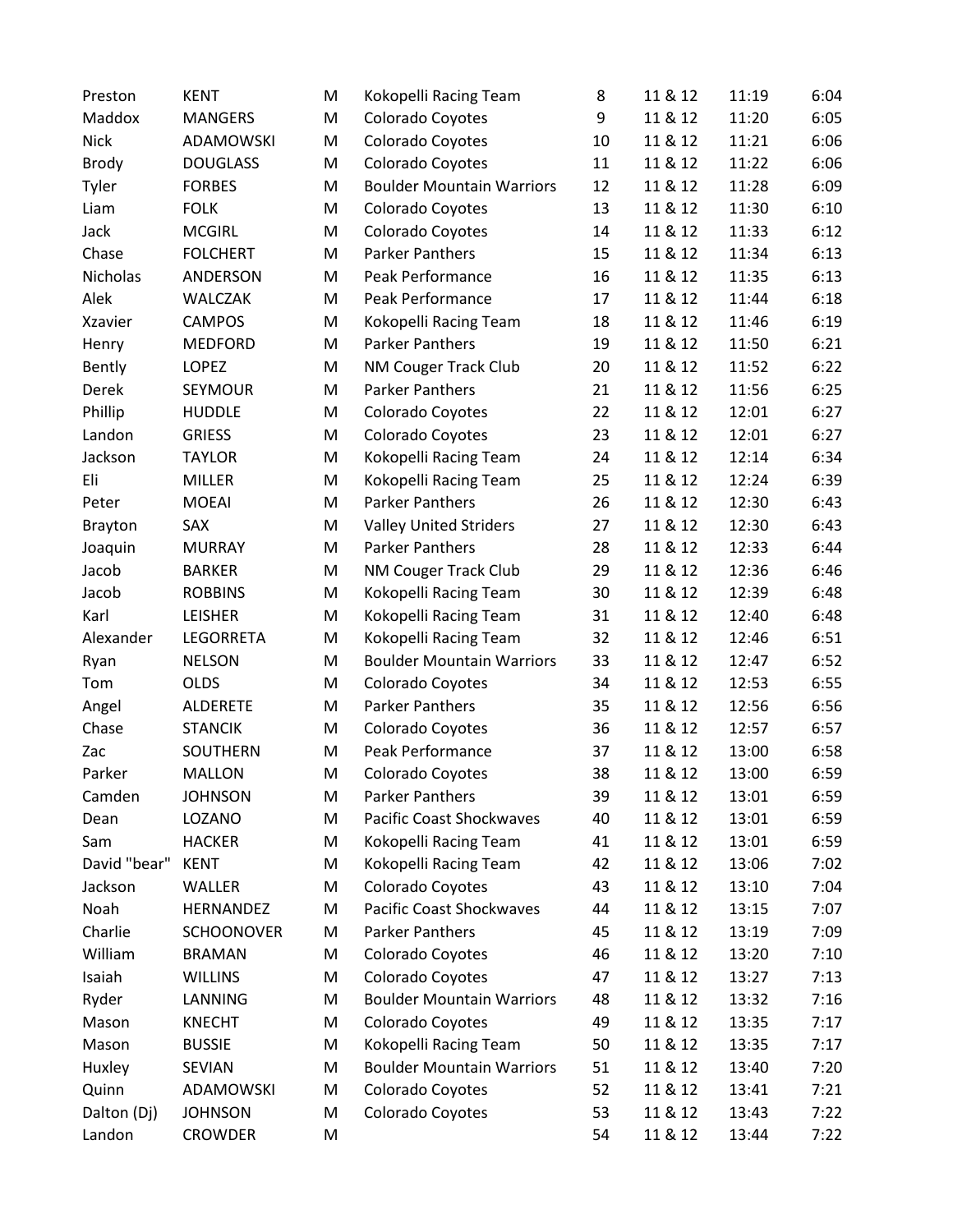| <b>Brock</b>  | <b>CHAVEZ</b>      | M | NM Couger Track Club             | 55             | 11 & 12 | 13:52 | 7:27 |
|---------------|--------------------|---|----------------------------------|----------------|---------|-------|------|
| Ephram        | <b>DICK</b>        | M | Colorado Coyotes                 | 56             | 11 & 12 | 14:12 | 7:37 |
| Thomas        | YORGASON           | M | NM Couger Track Club             | 57             | 11 & 12 | 14:18 | 7:40 |
| Luis          | <b>RODRIGUEZ</b>   | M | Colorado Coyotes                 | 58             | 11 & 12 | 14:26 | 7:45 |
| Sam           | <b>ELLER</b>       | M | <b>Boulder Mountain Warriors</b> | 59             | 11 & 12 | 14:27 | 7:45 |
| Kyle          | <b>BARKER</b>      | M | NM Couger Track Club             | 60             | 11 & 12 | 14:43 | 7:54 |
| Christopher   | <b>GAWLIKOWSKI</b> | M | Kokopelli Racing Team            | 61             | 11 & 12 | 14:47 | 7:56 |
| Liam          | <b>GREENE</b>      | M | Colorado Coyotes                 | 62             | 11 & 12 | 14:49 | 7:57 |
| Dristen       | HERNANDEZ          | M | Platt River TC                   | 63             | 11 & 12 | 14:52 | 7:59 |
| Malakai       | <b>FINCH</b>       | M | Colorado Coyotes                 | 64             | 11 & 12 | 15:00 | 8:03 |
| Ames          | O'NEIL             | M | <b>Boulder Mountain Warriors</b> | 65             | 11 & 12 | 15:02 | 8:04 |
| Jake          | <b>BIRKBY</b>      | M | Kokopelli Racing Team            | 66             | 11 & 12 | 15:07 | 8:07 |
| Evyn          | <b>HARMON</b>      | M | <b>Parker Panthers</b>           | 67             | 11 & 12 | 15:25 | 8:16 |
| Wiley         | <b>BILLINGSLEY</b> | M | NM Couger Track Club             | 68             | 11 & 12 | 15:54 | 8:32 |
| Jason         | <b>FISCHER</b>     | M | Colorado Coyotes                 | 69             | 11 & 12 | 18:03 | 9:41 |
| Benjamin      | ANDERSON           | M | Peak Performance                 | $\mathbf{1}$   | 13 & 14 | 13:43 | 5:31 |
| Griffin       | MAZESKI            | M | <b>Parker Panthers</b>           | $\overline{2}$ | 13 & 14 | 13:55 | 5:36 |
| Kaeden        | <b>DENDORFER</b>   | M | Parker Panthers                  | 3              | 13 & 14 | 14:10 | 5:42 |
| Hyum          | <b>PONTIOUS</b>    | M | Kokopelli Racing Team            | 4              | 13 & 14 | 14:19 | 5:46 |
| <b>Boston</b> | <b>POTTS</b>       | M | Kokopelli Racing Team            | 5              | 13 & 14 | 14:19 | 5:46 |
| Isaac         | <b>SCOTT</b>       | M | Colorado Coyotes                 | 6              | 13 & 14 | 14:21 | 5:47 |
| Enzo          | SWAN               | M | Colorado Coyotes                 | $\overline{7}$ | 13 & 14 | 14:24 | 5:48 |
| <b>Brady</b>  | <b>SMITH</b>       | M | <b>Parker Panthers</b>           | 8              | 13 & 14 | 14:31 | 5:51 |
| Simon         | <b>MURRAY</b>      | M | <b>Parker Panthers</b>           | 9              | 13 & 14 | 14:33 | 5:52 |
| Christoff     | ZIMMERMAN          | M | Peak Performance                 | 10             | 13 & 14 | 14:43 | 5:55 |
| Lucian        | <b>KASPEREK</b>    | M | Kokopelli Racing Team            | 11             | 13 & 14 | 14:47 | 5:57 |
| Saul          | <b>OROZCO</b>      | M | <b>Pacific Coast Shockwaves</b>  | 12             | 13 & 14 | 14:47 | 5:57 |
| Carson        | <b>SMITH</b>       | M | Kokopelli Racing Team            | 13             | 13 & 14 | 14:58 | 6:02 |
| Tyler         | <b>BAKKER</b>      | M |                                  | 14             | 13 & 14 | 15:03 | 6:04 |
| Judah         | <b>CROOKS</b>      | M | <b>Parker Panthers</b>           | 15             | 13 & 14 | 15:04 | 6:04 |
| Peter         | <b>HURLEY</b>      | M | Colorado Coyotes                 | 16             | 13 & 14 | 15:12 | 6:07 |
| Dario         | <b>BARNES</b>      | M | Parker Panthers                  | 17             | 13 & 14 | 15:17 | 6:09 |
| Taye          | <b>NEWMAN</b>      | M | <b>Pacific Coast Shockwaves</b>  | 18             | 13 & 14 | 15:18 | 6:10 |
| Sam           | <b>GURARIE</b>     | M | <b>Boulder Mountain Warriors</b> | 19             | 13 & 14 | 15:21 | 6:11 |
| <b>Brady</b>  | <b>MCGAHIE</b>     | M | NM Sol                           | 20             | 13 & 14 | 15:25 | 6:13 |
| Parker        | <b>DAVIDSON</b>    | M | Kokopelli Racing Team            | 21             | 13 & 14 | 15:26 | 6:13 |
| Jack          | <b>RORICK</b>      | M | Parker Panthers                  | 22             | 13 & 14 | 15:26 | 6:13 |
| Kyle          | <b>KATO</b>        | M | Colorado Coyotes                 | 23             | 13 & 14 | 15:29 | 6:14 |
| Ben           | <b>NELSON</b>      | M | <b>Boulder Mountain Warriors</b> | 24             | 13 & 14 | 15:33 | 6:16 |
| Caden         | <b>LOUDER</b>      | M | NM Cougar Track Club             | 25             | 13 & 14 | 15:38 | 6:18 |
| Cameron       | RANALLO            | M | Colorado Coyotes                 | 26             | 13 & 14 | 15:43 | 6:20 |
| Steven        | <b>HEBERT</b>      | M |                                  | 27             | 13 & 14 | 15:47 | 6:21 |
| Collin        | <b>MORTON</b>      | М | Kokopelli Racing Team            | 28             | 13 & 14 | 15:51 | 6:23 |
| Sam           | <b>BRIGGS</b>      | M | Peak Performance                 | 29             | 13 & 14 | 15:51 | 6:23 |
| Dominic       | VELASQUEZ          | M | NM Cougar Track Club             | 30             | 13 & 14 | 15:51 | 6:23 |
| Henry         | <b>SPENCER</b>     | M | NM Cougar Track Club             | 31             | 13 & 14 | 16:12 | 6:31 |
| Josh          | <b>BARKER</b>      | M | NM Cougar Track Club             | 32             | 13 & 14 | 16:27 | 6:37 |
|               |                    |   |                                  |                |         |       |      |